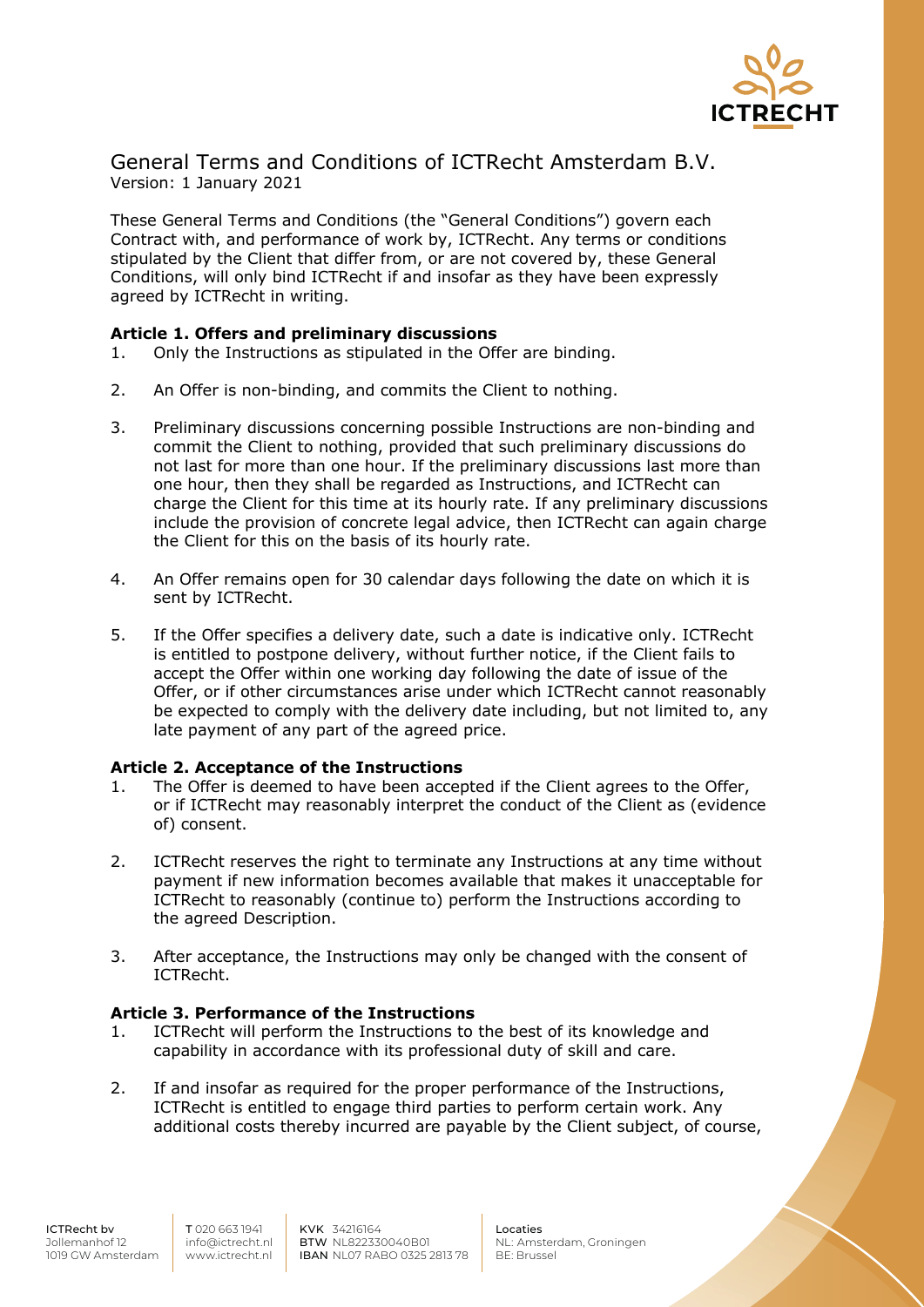to the approval of the Client.

- 3. The Client must do, and permit to be done, everything that is reasonably necessary and desirable to enable the Instructions to be performed on time and correctly. In particular, the Client must ensure that all information that ICTRecht stipulates is necessary, or that the Client ought reasonably to understand is necessary, for the performance of the Instructions is supplied in good time to ICTRecht. If the information required for the performance of the Instructions is not supplied in good time, the ICTRecht is entitled to suspend performance of the Instructions until such information is supplied.
- 4. The Client will only use the work provided by ICTRecht in response to the Instructions for the agreed purpose. In particular, the Client may only use the texts drawn up by ICTRecht for the purposes indicated in the Instructions. In the event of any breach of this, ICTRecht is entitled to add a surcharge of 50% to its standard fee in respect of the unauthorized use by the Client of the work supplied in accordance with the Instructions, without prejudice to the right of ICTRecht to claim additional compensation. In such a case, ICTRecht is also entitled to withdraw the user license with respect to the relevant texts.
- 5. Copyright and other intellectual property rights to all materials developed or supplied by or on behalf of ICTRecht in response to the Instructions including, but not limited to, contracts, licenses, privacy statements, disclaimers, analyses, designs, documents, advice, reports, Offers and materials preparatory thereto belong to ICTRecht and/or its licensors. The Client acquires only the user rights and authorities arising from the scope of the Contract or as are additionally granted.
- 6. Any complaint about the performance of the Contract and/or an objection to an invoice must be sent to ICTRecht in writing no later than two weeks following the invoice date. Any such complaint or objection does not suspend the obligation to make payment.
- 7. If the Client fails to respond to the draft version(s) of the Instructions within a reasonable term or within the term specified in the Offer, ICTRecht is entitled to charge for the additional work thereby incurred at its hourly rate.
- 8. When a Contract ends, or is terminated before completion by the Client, ICTRecht is not obliged to supply any materials or (draft) advice produced up to that date either to the Client or to any other party.
- 9. The result of the ICTRecht generators depends upon the input from the Client. ICTRecht does not guarantee that the result applies to the situation of the Client.
- 10. Book 7 Articles 404 and 407(2) of the Dutch Civil Code do not apply to the performance of the Instructions.

# **Article 4. Duty of confidentiality**

1. Each Party will treat the information it receives from the other Party before, during and after the performance of the Instructions as confidential, insofar as such information is specified as confidential or if the recipient knows or ought reasonably to suspect it to be of a confidential nature. In any event the Client

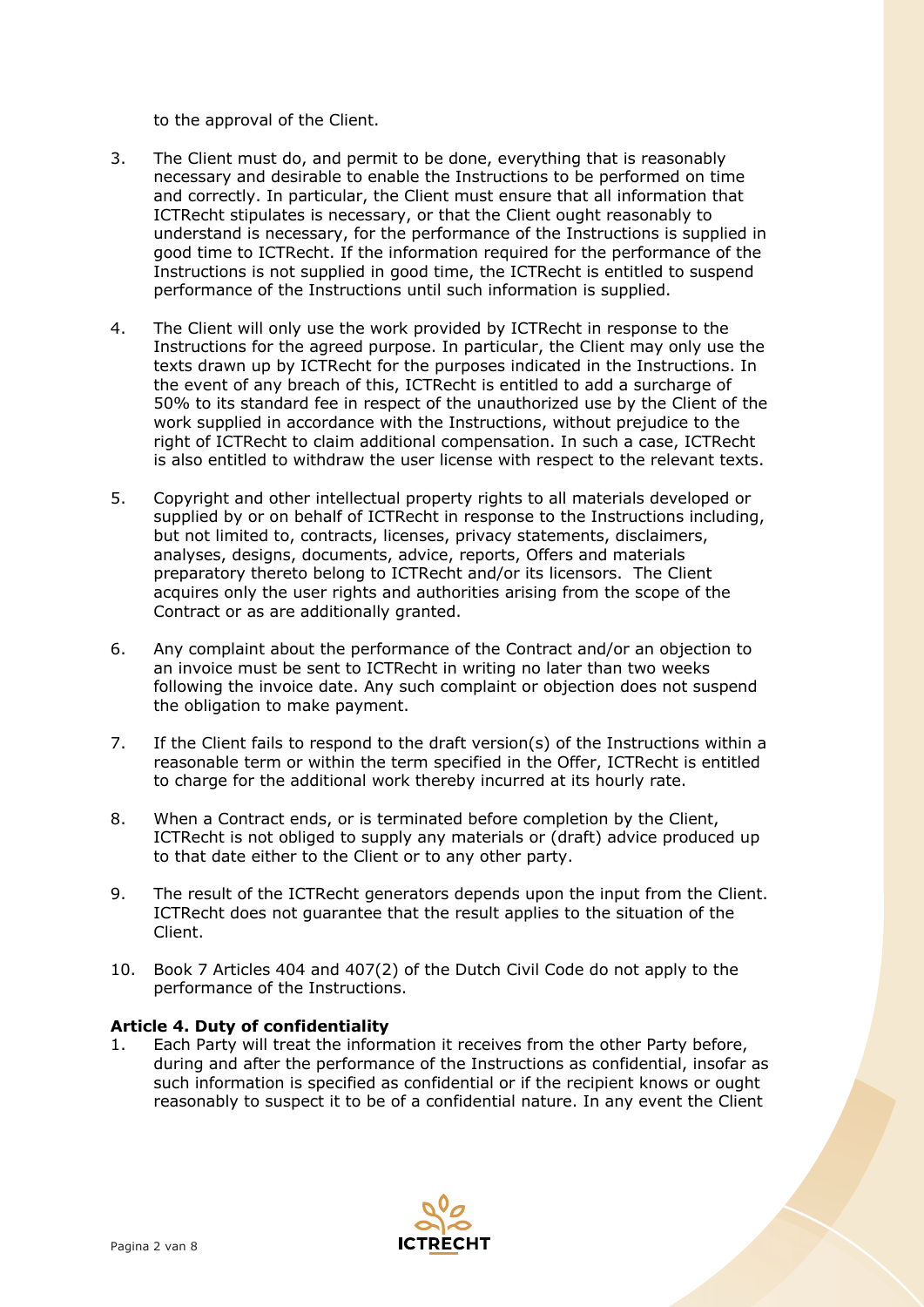will treat the content of an Offer as confidential.

- 2. If in the performance of the Instructions ICTRecht needs to know confidential information then in supplying such information the Client is itself responsible for as far as possible excluding or making illegible any personal data or other confidential information that ICTRecht will not need, and for transferring the confidential information to ICTRecht in a secure manner. This does not affect the obligation of ICTRecht to treat confidential information accordingly and to secure it appropriately.
- 3. Any duty of confidentiality will lapse as soon as the information is available through public sources. A Party is entitled to provide confidential information to any government institution if it is required to do so by statutory regulation or authorized order. In such a case such Party must notify the other Party of this obligation as soon as possible. The Parties remain bound by the obligations in this article even after the Contract is terminated for whatever reason, and for such length of time as it is reasonable for the Party supplying the information to be able to rely on its confidential nature.

### **Article 5. Payment conditions**

- 1. All prices quoted by ICTRecht are net of VAT, unless the Client is a natural person not acting in the course of a business or profession, in which case the prices are inclusive of VAT.
- 2. ICTRecht will send the Client an electronic invoice of the sum it owes. The Client agrees to electronic invoicing.
- 3. ICTRecht is permitted to invoice the Client in advance. This will always be done in the case of a purchase of Package of Hours. ICTRecht is also entitled not to start work until the payment due (or agreed part thereof) has been received by ICTRecht. Any delay in payment hereof may affect the agreed delivery date(s), which will then be at the risk and expense of the Client.
- 4. The Client authorizes ICTRecht to collect payment for Subscription Services via automatic bank transfer. The Client will supply ICTRecht with its bank account number for such purpose as soon as possible, but in any event on demand by ICTRecht. If the automatic transfer is unsuccessful, ICTRecht is entitled to charge the Client the sum of  $\epsilon$  25.00 (twenty-five euros) in respect of administration costs.
- 5. Invoices sent by ICTRecht must be paid within 14 (fourteen) calendar days after the invoice date.
- 6. Following delivery of the (first) draft(s) of the Instructions, the Client is liable for the entire or remaining sum quoted in the Offer.
- 7. In respect of a Package of Hours, the right to receive the hours of work paid for will lapse one year after the date of the contract. ICTRecht has no obligation to perform the work until the amount invoiced has been credited to the bank of ICTRecht.
- 8. If the Client fails to pay an invoice in full or at all within the payment term, then upon expiry of that payment term the Client is automatically in breach

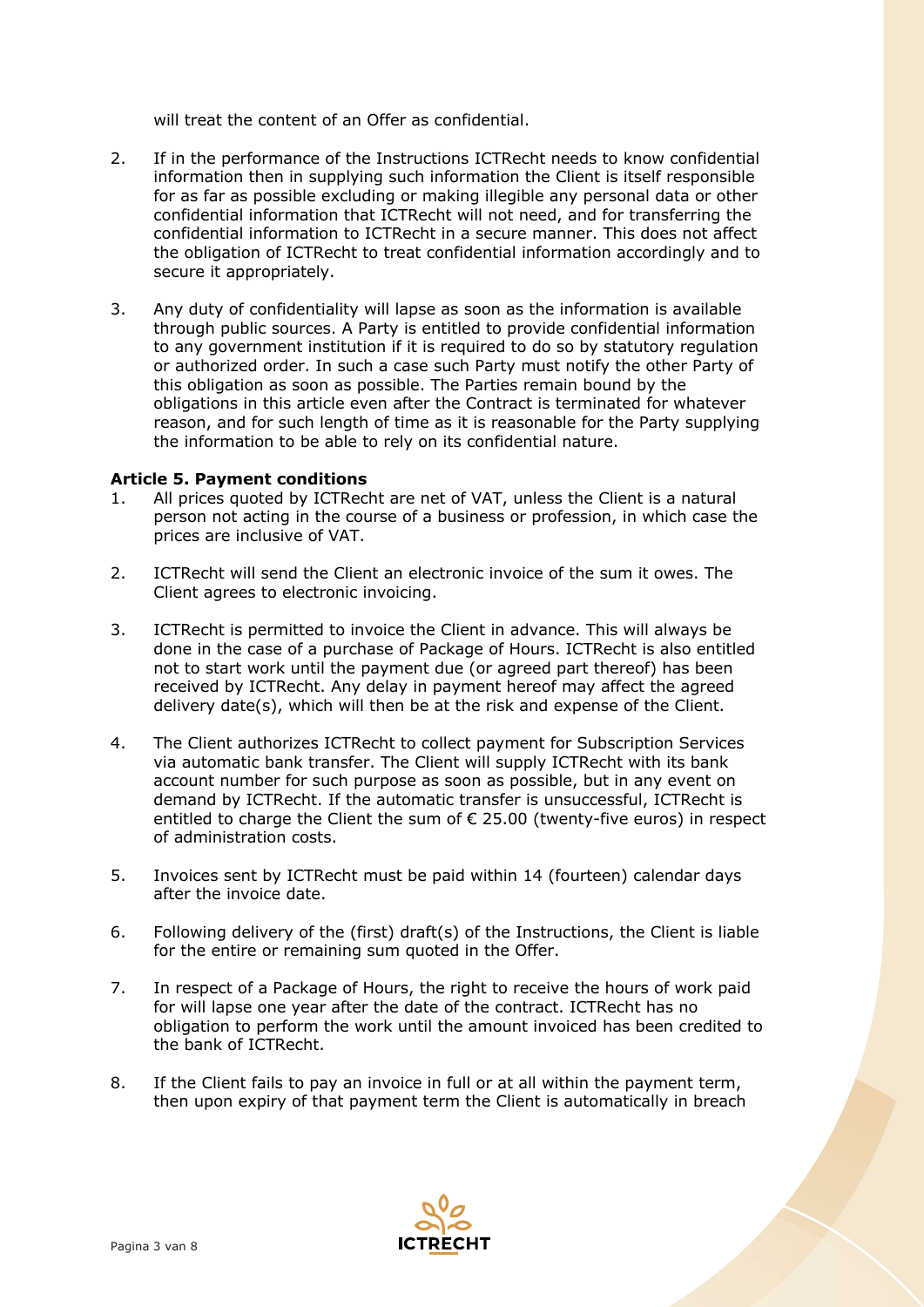without the need to be served with any notice of default.

- 9. If payment is not made on time, the Client will be liable to interest at the statutory commercial rate on the outstanding sum as from the first day after the final date for payment, plus a sum of  $\epsilon$  12.50 (twelve euros and fifty cents) for administration costs, without the to be served with any notice of default. In such a case the Client will be liable to pay for all judicial and extrajudicial (collection) costs including, but not limited to, the fees of attorneys, bailiffs and debt collection agencies.
- 10. The claim for payment becomes immediately enforceable if the Client is declared insolvent, applies for a moratorium, or any attachment is secured upon its property, or dies, becomes bankrupt or its business is wound up.
- 11. If the Client terminates all or any part of the Instructions after accepting them, then ICTRecht is entitled to charge the Client for the entire amount specified in the Offer.

### **Article 6. Subscription Services**

- 1. If the Instructions cover Subscription Services then these following supplemental provisions will govern such Instructions.
- 2. A Subscription Service is entered into for a term of twelve months commencing on the date of acceptance of the Contract. The subscription will automatically be renewed for successive terms of twelve months unless the Client gives notice in writing of termination at least one month before the end of any subscription term.
- 3. The Client will be liable to pay to ICTRecht quarterly in advance the sum due for the Subscription Service in respect of the following quarter. Article 5 will apply by analogy.
- 4. ICTRecht may refuse to provide advice if the Client requests what ICTRecht regards as an unreasonably large amount of advice within the subscription period.
- 5. ICTRecht may terminate the supply of advice with immediate effect, and without any obligation to compensate the Client, if it is proved that, or if ICTRecht has reasonable suspicions that, the Client is providing the opportunity for third parties to seek advice from ICTRecht within the framework of the Subscription Service.
- 6. For the duration of the subscription, ICTRecht is entitled to unilaterally amend the subscription fee once per calendar year. ICTRecht will give written notice to the Client of such intention at least two months in advance. The Client is entitled to terminate the subscription at the time the new fee comes into operation unless the fee does not increase by more than five per cent on an annual basis.

### **Article 7. Courses**

1. If the Instructions include the provision of a Course by ICTRecht then these following supplemental provisions will govern such Instructions.

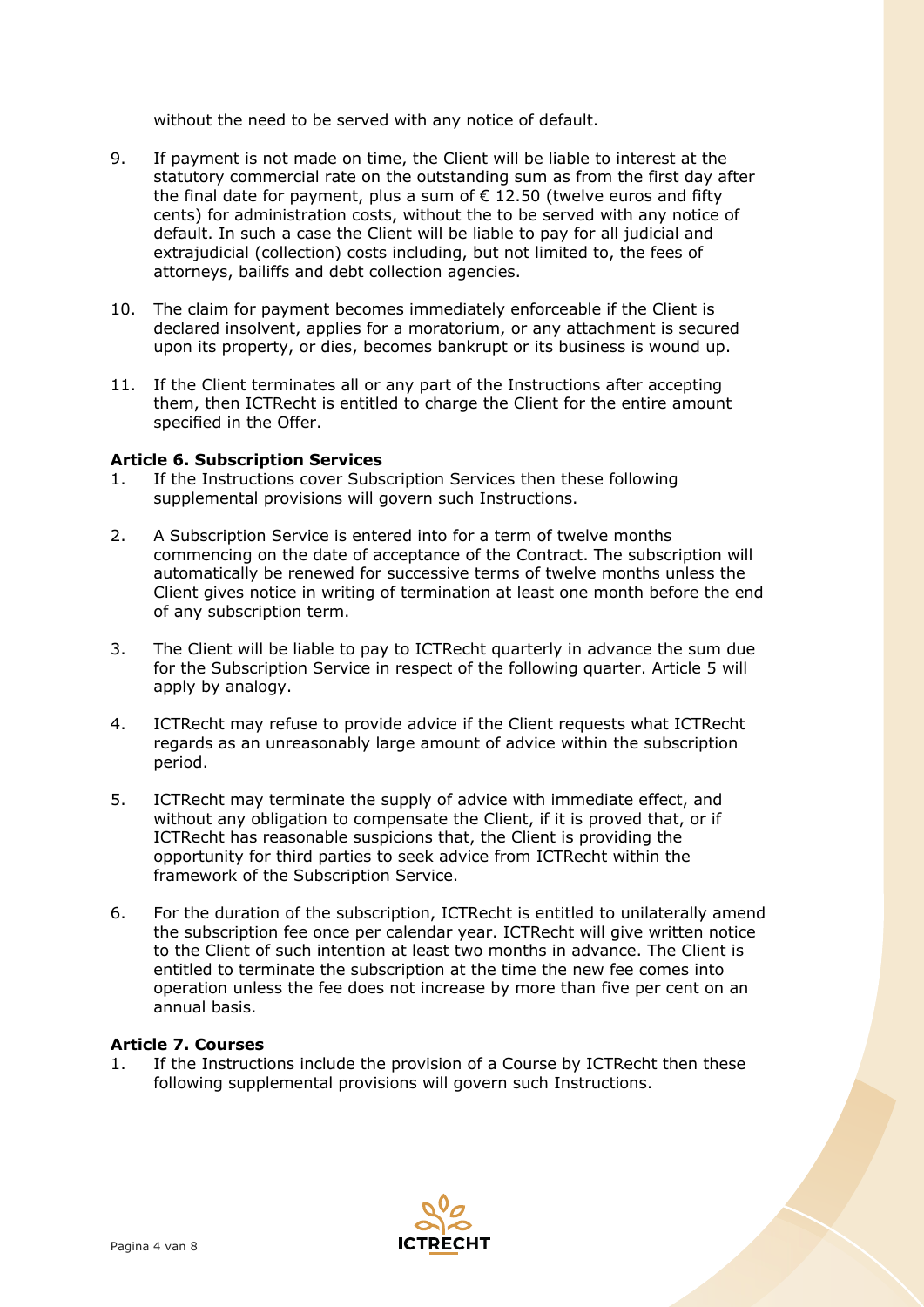- 2. In the case of an Internal Course the Client is responsible for providing the facilities required by ICTRecht, including an adequate space for the Course, computers, beamers, internet connection and refreshments, as well as for dealing with Course registration. In the case of a General Course, ICTRecht will provide the necessary facilities.
- 3. The Client is entitled to cancel or reschedule the Internal Course up to 14 (fourteen) calendar days before the (first) day of the Course. Any cancellation or rescheduling charges for facilities already booked, including the travel and overnight accommodation costs of the teachers are payable by the Client.
- 4. Participation in a General Course will depend on the number of registrations on a first come, first served basis. ICTRecht will confirm a registration by email or explain the reason for refusal. If a Client seeks to register after ICTRecht has registered the maximum number of participants on the course, ICTRecht will keep the application for registration and register the Client if any registered participant drops out. ICTRecht will notify the Client in good time of such a situation.
- 5. ICTRecht is entitled to change the content, location and date/times of any General Course. The Client will be notified of any such changes no later than two weeks before the commencement of the relevant General Course.
- 6. The Client is entitled to cancel participation in a General Course in writing up to 4 weeks before the (first) date of the General Course. In such a case, the costs of the participation will be remitted. If the Client cancels within 4 weeks before the (first) date of the General Course, then the agreed upon price shall remain payable in full. The Client is entitled to register a substitute participant up to and including the first day of the General Course, which shall not be deemed as a cancellation.

# **Article 8. Liability**

- 1. ICTRecht accepts statutory and contractual obligations to pay compensation only to the extent set out in this article.
- 2. ICTRecht is only liable to the Client (a) in the event of an attributable breach of the Contract, including an attributable breach of any obligation under a guarantee, but only to the extent of compensation up to the value of the nonperformance, or (b) in the event of any unlawful act attributable to ICTRecht which results in loss or physical injury to persons.
- 3. Any liability of ICTRecht for any other form of loss is excluded, including supplemental compensation of any kind, and compensation for indirect or consequential loss, or for loss of profits or turnover, or for loss caused by delays, loss of data, failure to meet deadlines due to changes in circumstances, loss due to the theft or loss of, or damage to, property during a Course, or loss resulting from information or advice given by ICTRecht the content of which is not expressly covered by the Instructions.
- 4. The amount of any compensation owed by ICTRecht by virtue of the preceding sections may not exceed the amount paid out by the professional liability insurer of ICTRecht in the relevant case, plus the amount of its excess under such policy. If in any case the insurer does not pay out, then liability for the total loss following from or connected with the contracted work is limited to

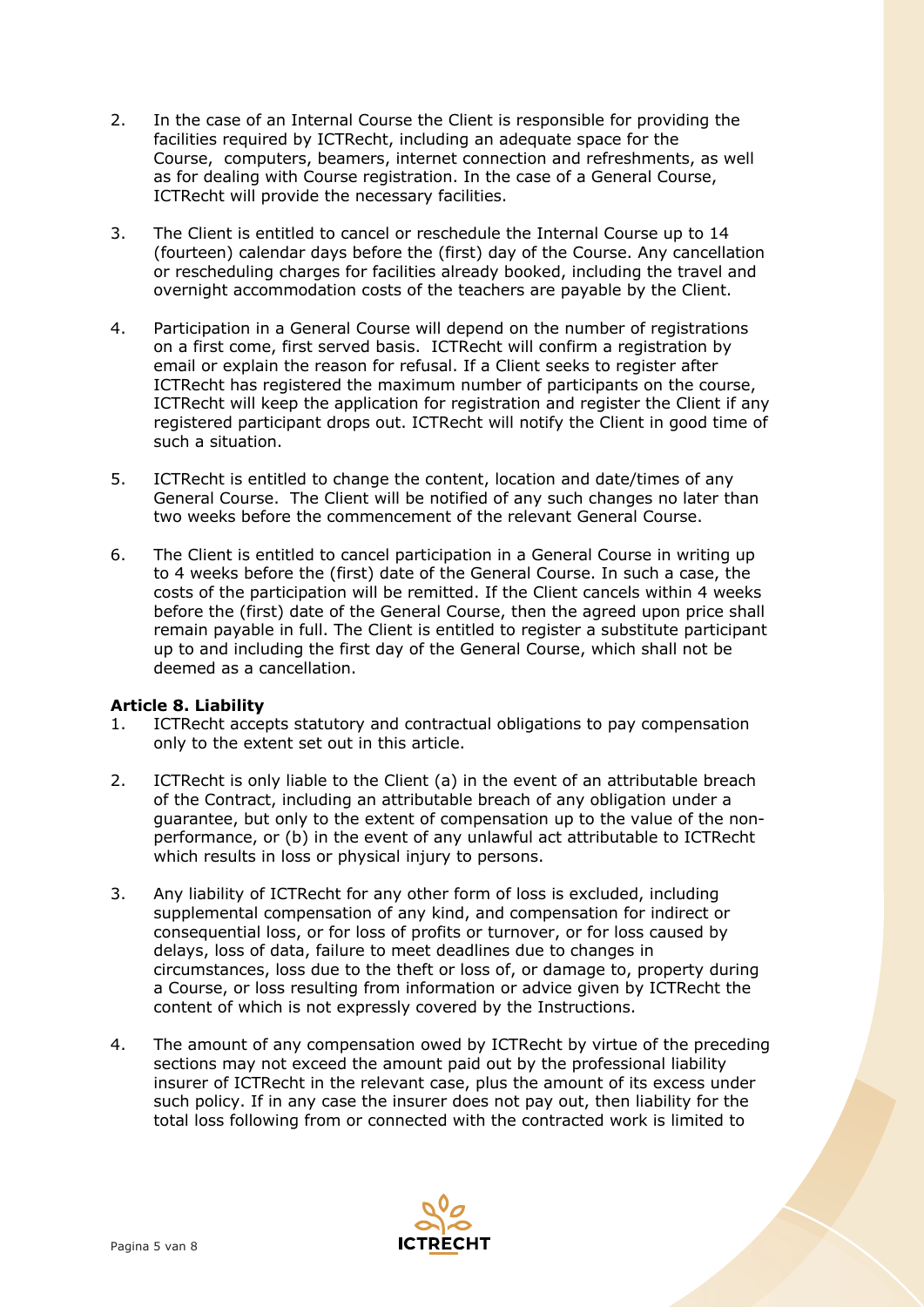the amount paid by the Client to ICTRecht for the work to which the loss relates.

- 5. The liability of ICTRecht for any attributable breach of contract only arises if the Client has without delay served ICTRecht with a notice of breach specifying a reasonable period for remedying the breach, and even after such period ICTRecht remains in attributable breach of its obligations. The notice of breach must specify in as much detail as possible the nature of the breach to enable ICTRecht to respond adequately.
- 6. The exclusion and limitation of liability as set out in the preceding sections do not apply if and insofar as the loss is caused by the deliberate act or gross negligence on the part of ICTRecht or its management.
- 7. The Client indemnifies ICTRecht against any third-party claim connected with the performance of the Contract.
- 8. In the event of force majeure, including interruptions to, or loss of, an internet connection, telecommunications infrastructure or energy supply, or internal riots, mobilisation, war, traffic jams, strikes, lock outs, commercial disruption, sickness of personnel, stoppages in supply, fire, flood, or problems with imports or exports, whereby it would be unreasonable to expect ICTRecht to perform the Instructions, then the performance of the Instructions will be suspended or, if the situation of force majeure continues for a period of more than ninety days, the Contract will be terminated, without either Party thereby incurring any liability to compensate the other.

### **Article 9. Changes to these General Conditions**

- 1. ICTRecht reserves the right to change or add to these General Conditions.
- 2. Any changes will also be binding upon pre-existing Contracts subject to the Client being given 30 days notice of the changes, and only insofar as the relevant Contracts concern the supply of services for a period of twelve months or longer.
- 3. Within such period ICTRecht will give serious consideration to the objections of the Client and may decide to revoke or amend the changes on the basis of such objections. If ICTRecht rejects an objection, the Client is entitled to terminate the Contract at the end of this notice period.

### **Article 10. Jurisdiction and disputes**

- 1. All legal relationships between ICTRecht and the Client are governed by Dutch law.
- 2. Should any dispute arise concerning the Contract that cannot be settled amicably, then it should be brought before the court with competent jurisdiction in Amsterdam.

### **Article 11. Other provisions**

1. As an exception to Book 6 Article 225 (2) of the Dutch Civil Code, ICTRecht is not bound by any changes to the Contract made by the Client at the time of acceptance even if such changes only differ on minor points to the Contract as offered by ICTRecht.

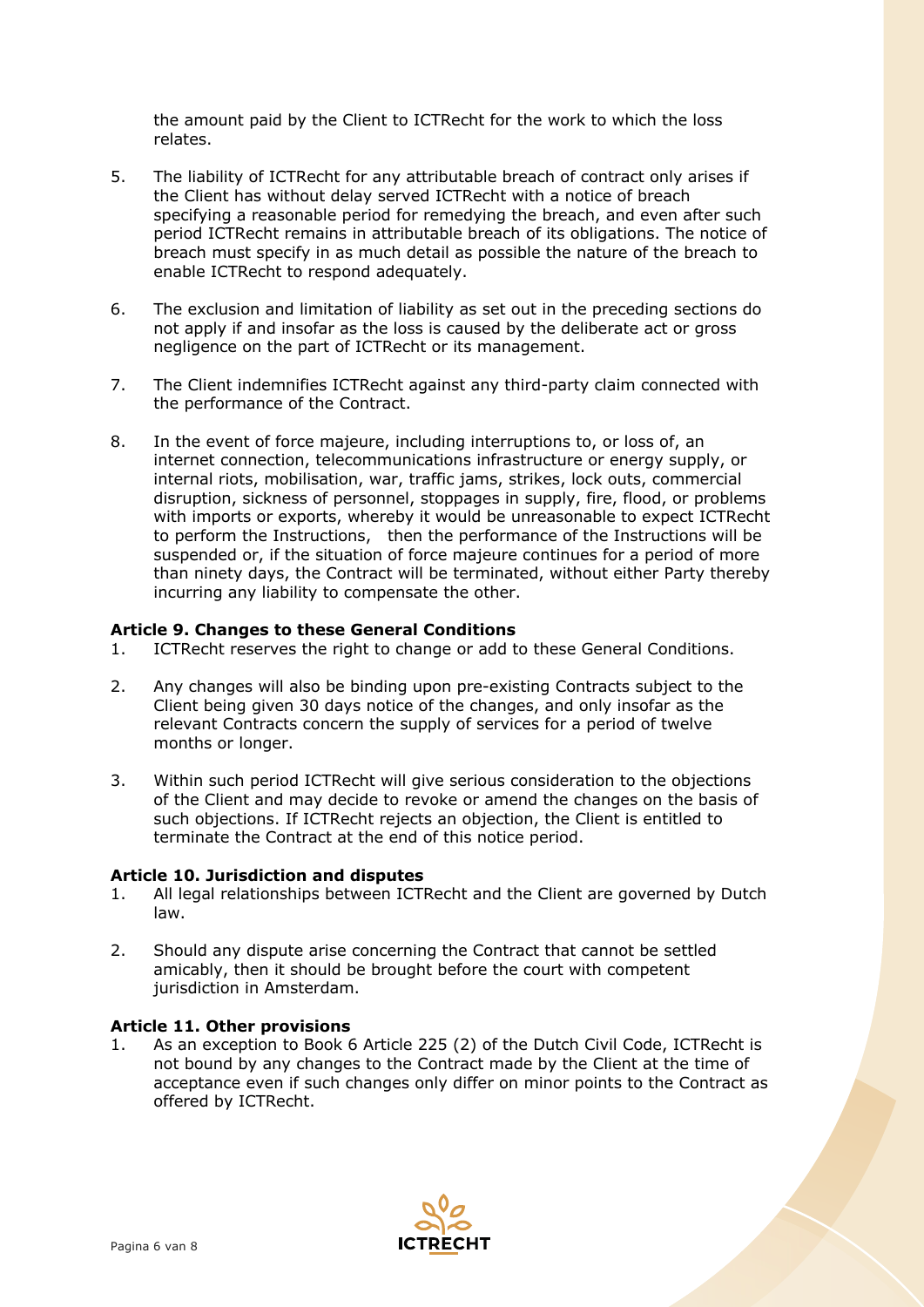- 2. Where reference is made in these General Conditions to "writing", this includes electronic communications such as email and fax, provided that the identity of the sender and the authenticity of the communication is sufficiently established. The burden of proving receipt of the electronic communication always lies with the Client.
- 3. If any provision of the Contract or these General Conditions proves to be void, this will not affect the validity of the Contract or these General Conditions as a whole. In such a situation, ICTRecht and the Client will negotiate a replacement provision that is valid whilst being as close as possible to the intent of the void provision.
- 4. The Client consents to ICTRecht using its name and logo as part of promotional activities undertaken by ICTRecht.
- 5. The Client must notify ICTRecht as soon as possible, and in any event on demand by ICTRecht of all relevant changes to its data, such as changes to address or invoicing information.
- 6. Information stored in the systems of ICTRecht constitutes full proof of the content thereof in the absence of proof to the contrary from the Client.
- 7. Either Party is only entitled to transfer its rights and obligations under a Contract to a third party with the prior written consent of the other Party. However, ICTRecht may transfer its rights and obligations under a Contract to a parent company, subsidiary, or group company without the consent of the Client.

# **Article 12. Definitions**

- 1. The terms used with capital letters in these General Conditions, whether in the singular or plural, are defined as follows:
- a. Subscription Services: service provided on a monthly basis for which the Instructions are already established, except in the case of a tailor-made subscription;
- b. General Course: a Course provided on the initiative of ICTRecht for more than one Party;
- c. General Conditions: these General Terms and Conditions;
- d. Course: a course, workshop, lecture or training provided by or offered on behalf of ICTRecht;
- e. ICTRecht: ICTRecht Amsterdam B.V., with registered office at Jollemanhof 12, 1019 GW Amsterdam, registered with the Netherlands Chamber of Commerce under number 72602651;
- f. Internal Course: a Course provided at the request of, at the location of, and tailored to the employees of, the Client;
- g. Offer: the Offer or invitation to treat drawn up by ICTRecht in which it indicates the nature of the Instructions to be performed, and the payment(s)